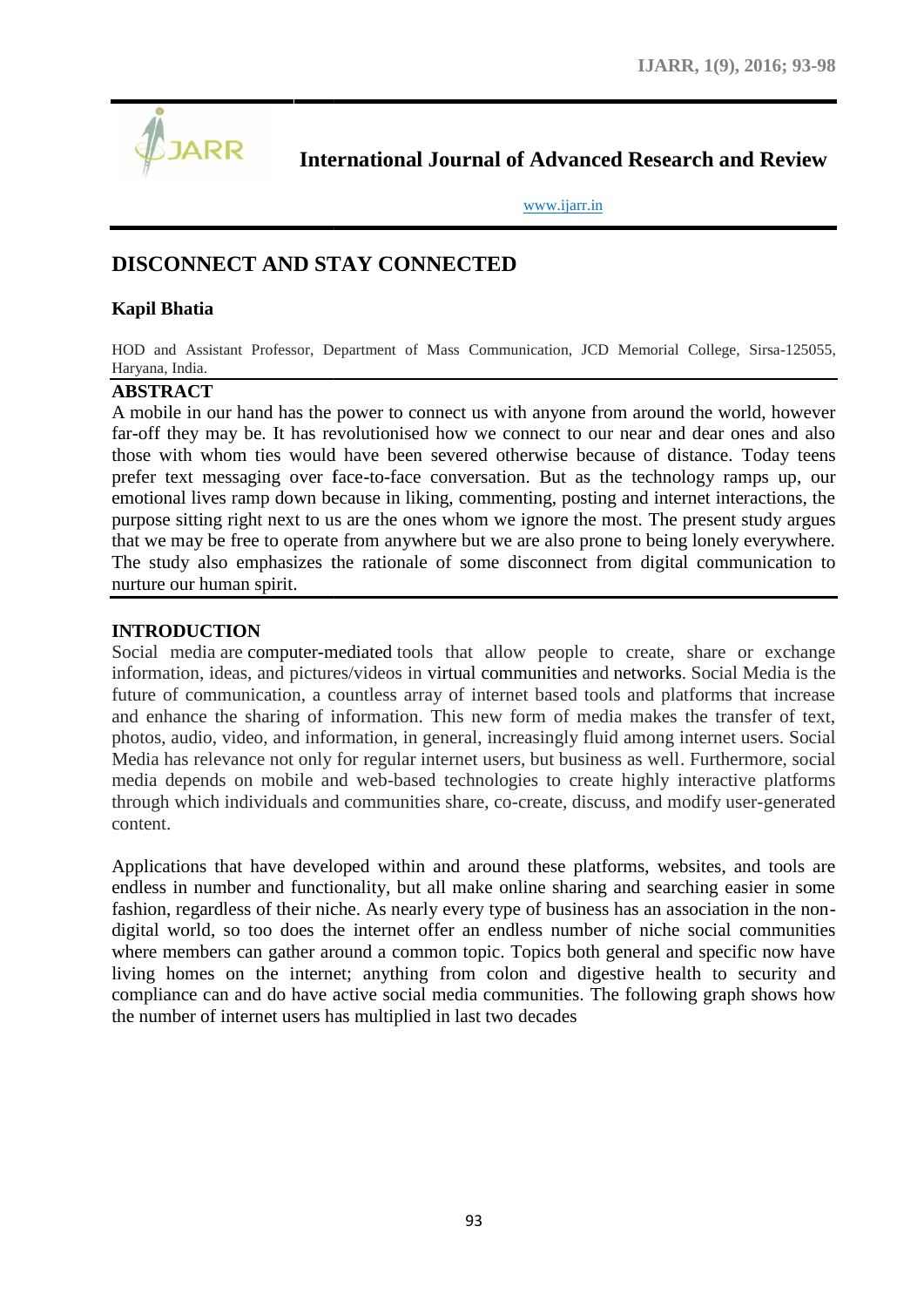

**Source:**https://www.google.co.in/search?q=internet+users+worldwide+graph&biw=1366&bih= 667&tbm=isch&tbo=u&source=univ&sa=X&sqi=2&ved=0ahUKEwiOwMTkm- TOAhWJvo8KHSQzBx0QsAQIMw#imgrc=Yl38NryX5VjGpM%3A

But it is also a stark reality that these globally connecting devices are taking us farther and farther from the person sitting next to us and we are living all alone in the maddening crowd around us. The possible reason behind such kind of behaviour could be association of our growth with internet. For instance: - whenever we visit some places and the moment we realise that we have forgotten our phone. We realize we had left it behind, and we start panicking. This feeling of emotional dependence is the main focus of the present study. The study also examines the effect of FOMO on human health as well. **Source:**https://www.google.co.in/search?q=internet+users+worldwide+graph&biw=1366&bih=667&tbm=isch&tbo=u&source=univ&sa=X&sqi=2&ved=0ahUKEwiOwMTkm-TOAhWJvo8KHSQzBx0QsAQIMw#imgrc=Yl38NryX5VjGpM%3A<br>But it is also a stark re

# **OBJECTIVE**

The objectives of the study are

- $\triangleright$  To examine the impact of internet technology over human interactions
- $\triangleright$  To suggest steps for reducing the internet addiction in human behaviour

# **LITERATURE REVIEW**

Review of Literature establishes the linkages of a study with other studies in the related field. In the present study the review of related literature helped in understanding the impact of digital Internal Section in human behaviour<br> **ERATURE REVIEW**<br>
iew of Literature establishes the linkages of a study with other studies in the related field. In<br>
present study the review of related literature helped in understandi

devices on human behaviour and finding out the solution for reducing the impact.<br>Bargh and Mckenna (2004) examined the effects of Internet use on the user's psy Bargh and Mckenna (2004) examined the effects of Internet use on the user's psychological well-being, the formation and maintenance of personal relationships, group memberships and social identity, the workplace, and community involvement. Results of their study evidenced that while these effects are largely dependent on the particular goals that users bring to the interaction---such as self-expression, affiliation, or competition---they also interact in important ways with the unique qualities of the Internet communication situation. eing, the formation and maintenance of personal relationships, group memberships and<br>identity, the workplace, and community involvement. Results of their study evidenced that<br>these effects are largely dependent on the part

Burke, Cameron and Lento (2010) in their research paper suggested that directed communication is associated with greater feelings of bonding social capital and lower loneliness, but has only a modest relationship with bridging social capital, which is primarily related to overall friend Internet communication situation.<br>
Solution: Internet communication situation.<br>
In their research paper suggested that directed communication<br>
or f bonding social capital and lower loneliness, but<br>
social capital, which is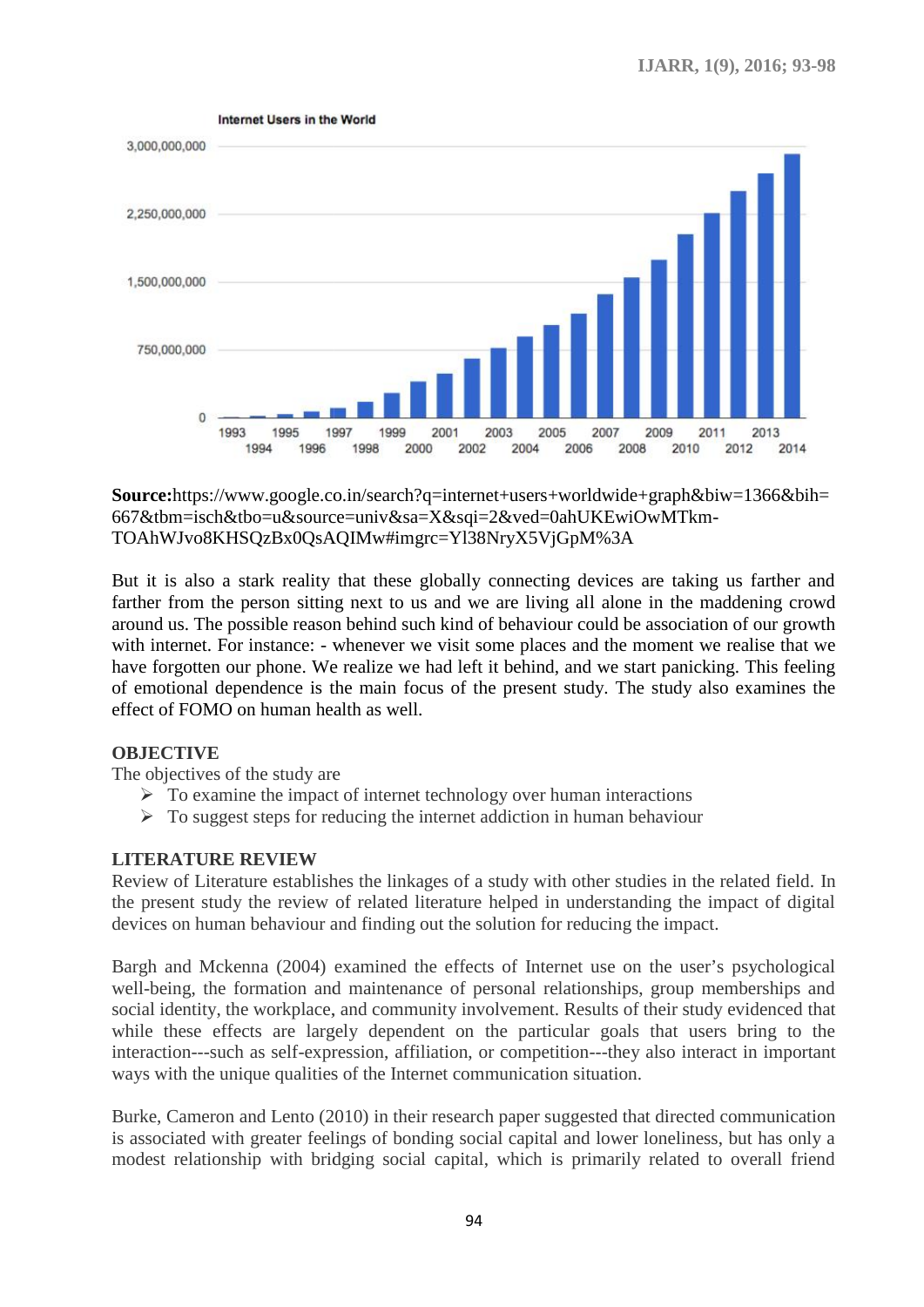network size. Surprisingly, users who consume greater levels of internet have reduced their bridging and bonding social capital and increased loneliness.

Dede Tisone and Goodell (2012) explored the relationship between the development of children, adolescents and social media. A core point made by them is that outcomes relate more to the way in which technology and social media are used, rather than to the devices and media themselves. The researchers argued that technology and social media are not going away from us and will continue to have, a major impact upon the connection, communication, and relationship abilities of children, youth, and adults. Virtually every interpersonal context of life is now significantly impacted. This major social change brings with it both risk and opportunity.

Billieux (2012) made an assumption that dysfunctional use of the mobile phone is part of a spectrum of cyber addictions that encompasses a variety of dysfunctional behaviors and implies involvement in specific online activities (e.g., video games, gambling, social networks, sex related websites).

O'Donoghue (2014) suggests that the brain may interpret this digital interaction as the same as in personal interaction while others maintain that differences are growing between how we perceive one another online as opposed to in reality. This a concern due to the potential loss of our ability to partake in face-to-face communication, although there are certainly advantages to new modes of interaction as well. Certainly, the ways humans are interacting with each other are changing, and this is changing us.

These studies reveal that with digital communication ramping up, the social bridging and bonding has reduced and the loneliness increased. The present study assess the impact of internet addiction in form of FOMO.

#### **METHODOLOGY**

Secondary data has been used to find out the impact on our social interactions and self care suggestions are given to control and reduce the impact of FOMO.

#### **Internet Addiction**

The American Society of Addiction Medicine (ASAM) defines Internet Addiction, *"As a chronic brain disorder, officially proposing for the first time that addiction is not limited to substance use. All addictions, whether chemical or behavioural, share certain characteristics including salience, compulsive use (loss of control), mood modification and the alleviation of distress, tolerance and withdrawal, and the continuation despite negative consequences.*" Mental health practitioners have also seen excessive internet use as a symptom of another disorder such as anxiety or depression rather than a separate entity. Internet addiction could be considered an Impulse control disorder. Yet there is a growing consensus that this constellation of symptoms is an addiction. Internet addiction has been called Internet dependency and Internet compulsivity. Indisputably mobile, facebook, whatsapp, e-mail and twitter etc. are tools of fast communication but these have swept their users as the most toxic and infectious disease i.e. FOMO (Fear of Missing Out).

#### **FOMO (Fear of Missing Out)**

Coined by Dr. Dan Herman, Fear of missing out or FOMO is "a pervasive apprehension that others might be having rewarding experiences from which one is absent". This social angst is characterized by "a desire to stay continually connected with what others are doing". Infact, FOMO is a state of mental and emotional stress caused by missing an opportunity of social bonding usually a party or friend related excursion.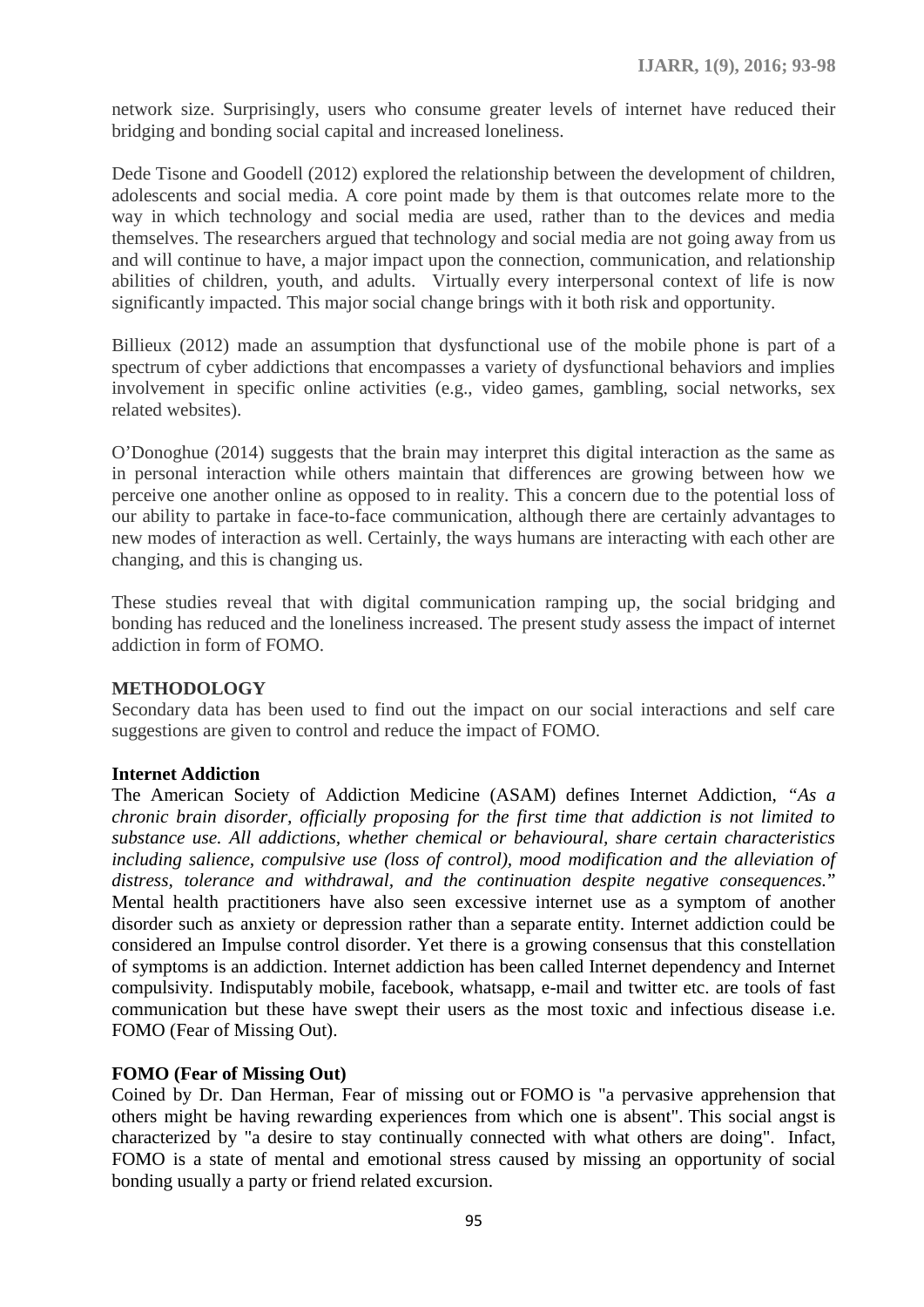The Global Report by Tata Communication also reveals the following facts:-

- Indian men spend more time on the Internet than women, it is Indian women (21%) who outdo men (16%) in feeling anxious or lost when not connected to the Internet
- More than half of surveyed Indian internet users (56%) admit they can't survive more than five hours without internet connectivity
- This study further discloses that tablets and smartphones are rapidly replacing television as the preferred screen as nearly twice as many surveyed Indians (43%) are willing to give up television for the Internet, compared to Americans (17%) and Europeans (22%) respondents
- In the report, the Internet's ability to 'connect people globally with incredible speed' is cited by more than three quarters of the Indian respondents as its principle benefit to society, as opposed to 'providing a democratic platform for expression' (10%), 'enabling e-commerce' (4%), 'making shopping easier (3%)' or a 'social equaliser' (5%)

A study by UK telecom regulator "Ofcome" came up with interesting but disturbing results on the effect of smartphones:

- Smartphone addiction was admitted to by 37% of adults and 60% of teens.
- 51% of adults and 65% of teens admitted to using smartphones while socialising,
- Mealtime was confessed to by 23% of adults and 34% of teens
- 22% of adult and 47% of teens have used or answered their smartphone in the bathroom

It is clear from these reports that undoubtedly the digital technology has ramped up and we have got many more alternative opportunities of social interactions but the emotional dependence on the use of these devices has resulted in sleep deprivation, binge eating, binge drinking, lack of focus, anxiety, less participation in academic events, a cluttered schedule, and insomnia. FOMO has affected all types of people; most people have a chronic fear that someone somewhere could be having a better time without them. Internet addiction has spread in such a way that the modern youth feels that it is a way for them to stay connected and that is why they check social media sites frequently to make sure they are not missing out anything. Many check facebook at least once an hour when they are awake. Due to FOMO, people are quick to respond the opportunities and to adopt new behaviours, styles, products and brands. They are constantly on the lookout for new experiences preferring instant gratification to the good things which come to those who wait.

#### **Indian Scenario of FOMO**

Tata Communications, a leading provider of A New World of Communication, in its global report, titled 'Connected World II,' reveals habits, attitudes, understanding and expectations of Indian internet users. The report concludes that 82% of surveyed Indians admit to a 'Fear of Missing Out' (FOMO) when not connected to the Internet, the highest percentage globally. The report captures responses from 9,417 internet users across six emerging and developed countries – France, Germany, India  $(2,117)$ , Singapore, the US, and the UK – to better understand how users engage and connect with the Internet today.

• The study reveals that in India, not only did 46% of respondents spend 6 hours or more a day actively using the Internet (in comparison to 29% globally), but an alarming 82% of respondents admit to the 'Fear of Missing Out' (FOMO) when not connected (the highest globally)

#### **The Treatment of Internet Addiction**

Staying connected is one thing but behavioural psychologist say intervention is necessary when social media users become abusers. Sherry Turkle, a clinical psychologist has well said "What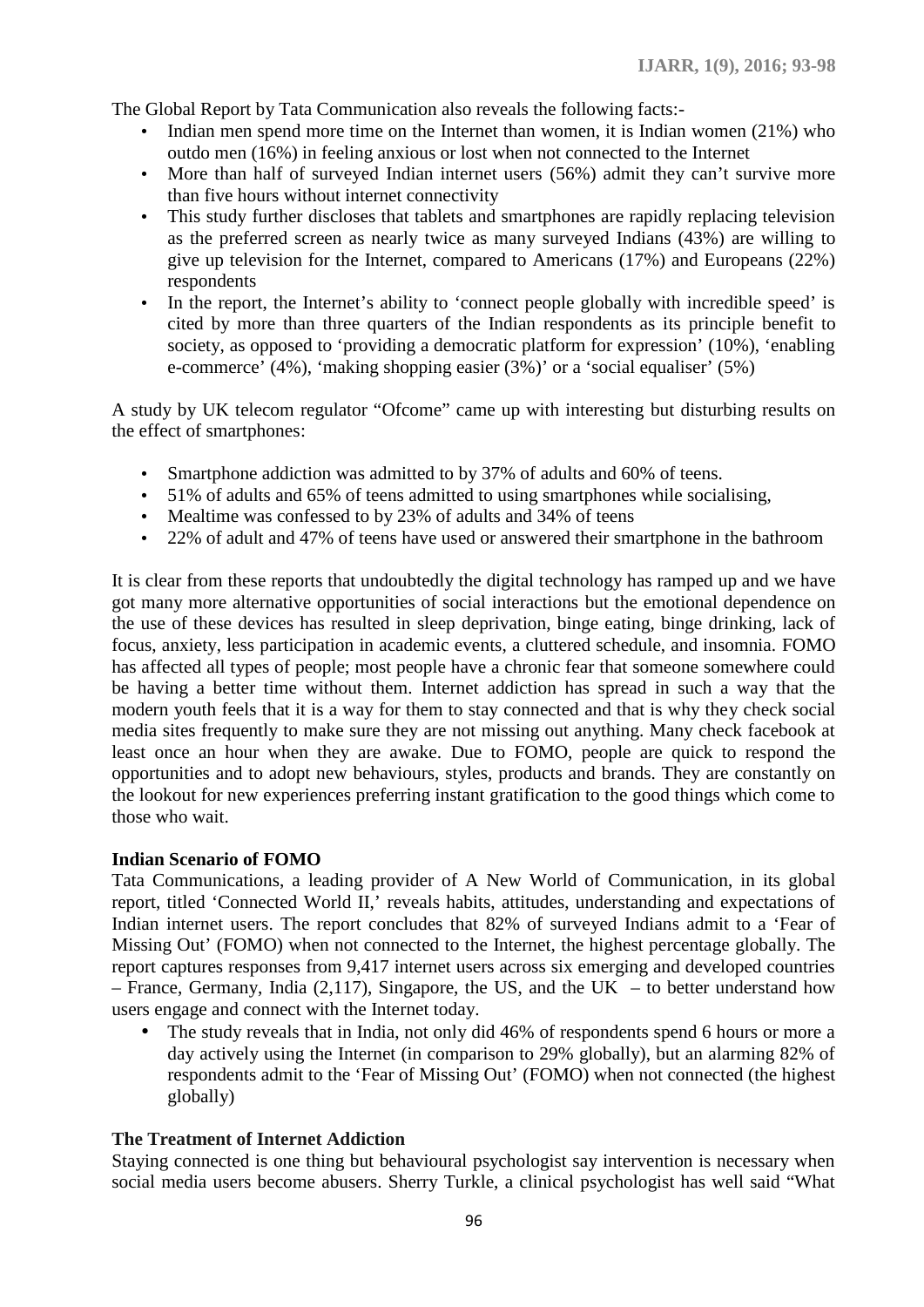technology makes easy is not always what nurtures the human spirit." There is a general consensus that total abstinence from the Internet should not be the goal of the interventions and that instead, an abstinence from problematic applications and a controlled and balanced Internet usage should be achieved. So the following treatment strategies known as the cognitive behavioural approach should be used to reduce this addiction.

- (a.) The internet addict should be advised to log off or set goals with regard to the amount of time for the internet interactions
- (b.) The FOMO affected should be advised strongly to abstain from a particular application or some reminder card should be used to remind him the benefits of breaking it.
- (c.) By disrupting the addict's patterns of internet use and suggesting him some new time schedules, addiction can be checked.
- (d.) By using family therapy, the person should be engaged to address relational problems in the family due to his excessive use of digital devices.

FOMO can be problematic, Dr. Reiner said, when individuals begin to have feelings of envy, depression, or anxiety when surfing social media sites. So according to him, the best way to treat FOMO is to gradually make patients put their smartphones down and to encourage them to live in the "here and now."

Some psychological approaches emphasise Motivational Interviewing (MI), Reality Therapy (RT) and also Acceptance and Commitment Therapy (ACT) have been used to solve this riddle. Individuals with addictive behaviours should be motivated to new behavioural skills, using techniques such as open ended questions, reflective listening, affirmation and summarization to help them express their concerns about change.

Reality therapy (RT) is supposed to encourage individuals to choose to improve their lives by committing to change their behaviour. It includes sessions to show clients that addiction is a choice and to give them training in time management; it also introduces alternative activities to the problematic behaviour. According to Kim, RT is a core addiction recovery tool that offers a wide variety of uses as a treatment for addictive disorders such as drugs, sex, food, and works as well for the Internet. In his RT group counseling program treatment study, Kim found that the treatment program effectively reduced addiction level and improved self-esteem of 25 Internet addicted university students in Korea.

Twohig and Crosby used an Acceptance & Commitment Therapy (ACT) protocol including several exercises adjusted to better fit the issues with which the sample struggles to treat six adult males suffering from problematic Internet pornography viewing. The treatment resulted in an 85% reduction in viewing at post-treatment with results being maintained at the three month follow-up (83% reduction in viewing pornography).

# **CONCLUSION**

Digital technology has contributed much in our development and we feel overwhelmed by the lives technology makes possible. We our free to work from anywhere, but we are also prone to being lonely everywhere. We turn to new technology to fill the void, but as technology ramps up, our emotional lives ramp down. The virtual world has implications that are very real; for one thing, we stand to lose the pleasure of spontaneity. It is easy to break-up with someone, discuss personal issues, avoid unpleasant conversations and try to reconcile differences with a friend or spouse with an online message. Being on our smartphone is a source of constant anxiety as we feel compelled to participate in the exchange of messages and can lead to life-changing